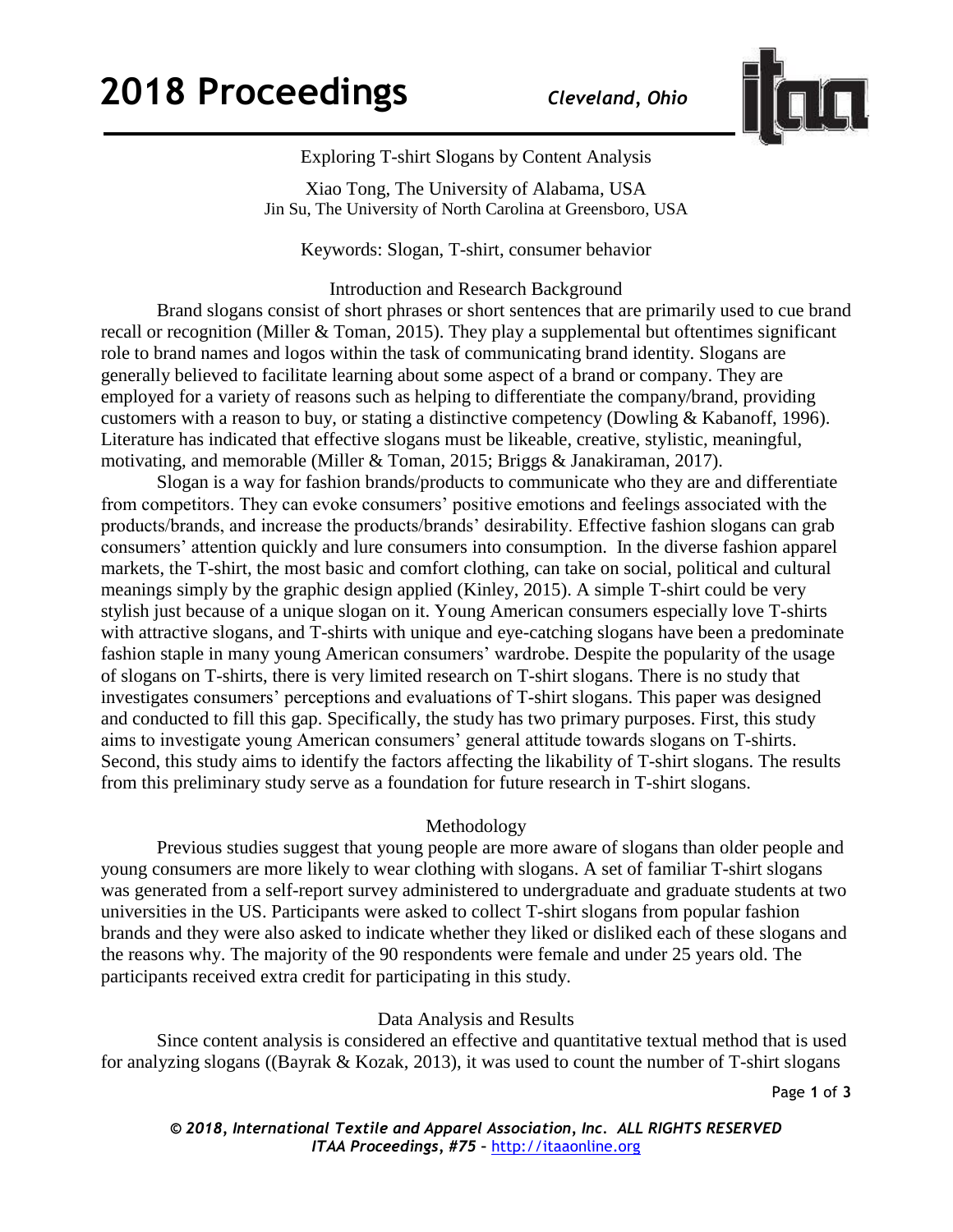and identify themes and reasons in this study. We have collected in total more than 500 unique slogans from 180 clothing brands (both men's and women's T-shirt brands). Summarized below are the key findings from this preliminary study:

- The top ten T-shirt slogans based on the frequency mentioned by respondents are: Just do it (*Nike*), Guccify Yourself (*Gucci*), Equality (*Nike*), The force is female (*Nike)*, Working hard at hardly working (*Wildfox*) , Impossible is nothing (*Adidas*), Team USA (*Ralph Lauren*) , Made in the nineties (*Forever 21*), Tacos are always a good idea (*Show Me Your Mumu*), and Waiting for Friday (*Zara*).
- American young consumers generally have favorable attitudes toward T-shirt slogans. Respondents in this study indicated that they like over 68% of the slogans collected in this study.
- Popular slogans are likely to be used by multiple brands. *For example,* the slogan "Amour" appeared on T-shirts from at least three brands identified in this study: *Forever 21, J.Crew and Maison Labiche*.
- Sportswear brands (*e.g. Nike and Adidas*) and fast fashion brands (*e.g. H&M and Forever 21*) are more likely to offer T-shirts with slogans. Over 30% of the brands identified by respondents are either sportswear brands or fast fashion brands.
- The study has identified the characteristics of likable T-shirt slogans that are summarized in Table 1. The slogans respondents dislike normally have exactly opposite characteristics. Some respondents also stated that they don't like a slogan because it is in a foreign language, so they don't know what it means (e.g. "Paix sur la terre" from *J.Crew*). In addition, the way the slogan is designed also affects its likeability. For example, one respondent stated "*I think choose love is a nice slogan but I don't like the way it is printed and laid out on the shirt*".
- The findings suggest that T-shirt slogans for strong brands are generally better liked than slogans for weak brands. It confirms that brand strength has some effect on the attitude towards slogans (Dahlén & Rosengren, 2005).

| <b>Characteristics</b>        | <b>Examples</b>                                                                                   |  |  |  |  |  |
|-------------------------------|---------------------------------------------------------------------------------------------------|--|--|--|--|--|
| Simple and clear message      | Just do it (Nike), Live simply (Patagonia), Equality (Nike)                                       |  |  |  |  |  |
| Creative or unique message    | Maybe baby (Topshop), No Thank you (Junk Food), Shut up and run (Nike), I had                     |  |  |  |  |  |
|                               | nothing to wear, so I put on this Moschino T-shirt ( <i>Moschino</i> )                            |  |  |  |  |  |
| Positive or inspiring message | Work it ( <i>Kate Spade</i> ), You can never dream big $(H \& M)$ , Impossible is nothing         |  |  |  |  |  |
|                               | (Adidas), Stay humble (Forever 21)                                                                |  |  |  |  |  |
| Relatable message             | Beachin (O'Neill), Tacos are always a good idea (Show Me Your Mumu), I love my                    |  |  |  |  |  |
|                               | dog (Wildfox), Made in the nineties (Forever 21), Shoes & Spaghetti (H&M)                         |  |  |  |  |  |
| Meaningful or strong message  | Protect this house ( <i>Under Armour</i> ), Team USA ( <i>Ralph Lauren</i> ), The force is female |  |  |  |  |  |
|                               | (Nike), Brothers through everything (Adidas)                                                      |  |  |  |  |  |
| Slogan with brand name        | Guccify Yourself (Gucci), Juicy (Juicy Couture), Love Pink (Victoria's Secret),                   |  |  |  |  |  |
|                               | Classic like a pair of Reebok (Reebok)                                                            |  |  |  |  |  |
| Slogan reflecting brand       | Off the wall (Vans), East Hampton (Ralph Lauren), Never Stop Exploring (The                       |  |  |  |  |  |
| identity                      | North Face)                                                                                       |  |  |  |  |  |
| Jingles and rhyming slogans   | Uh Huh Honey (Forever 21 & Topshop), Working hard at hardly working (Wildfox)                     |  |  |  |  |  |
| Ideal slogan design           | Right color, font, and layout                                                                     |  |  |  |  |  |

Table 1. Characteristics of likable T-shirt slogans

Page **2** of **3**

| © 2018, International Textile and Apparel Association, Inc. ALL RIGHTS RESERVED |                                               |  |  |  |
|---------------------------------------------------------------------------------|-----------------------------------------------|--|--|--|
|                                                                                 | ITAA Proceedings, #75 - http://itaaonline.org |  |  |  |